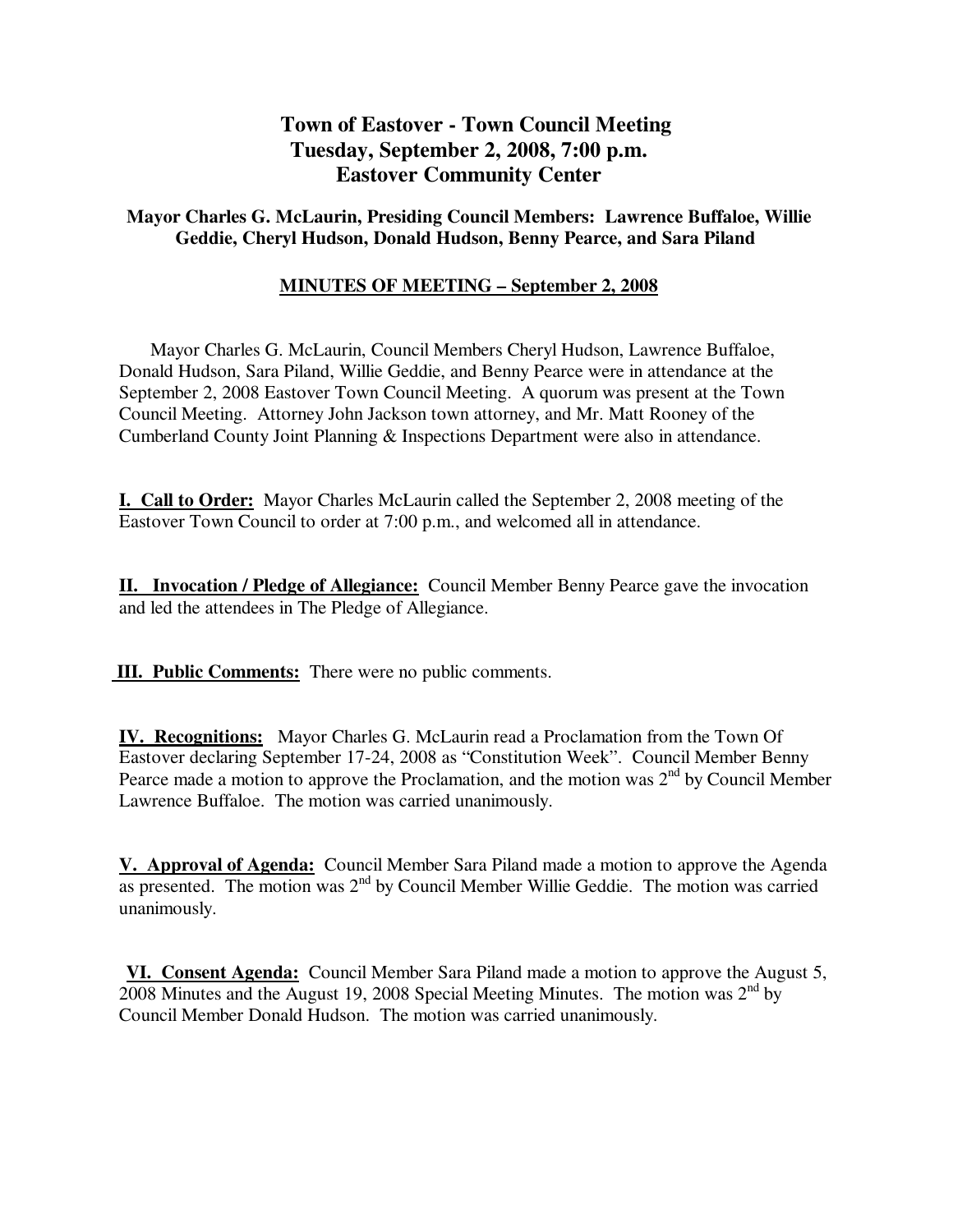#### **VII. Public Hearing:**

#### **1. Annexation Petition- Estate Builders, LLC property.**

Mayor Charles McLaurin made a motion to **open the Public Hearing**.

 There were no speakers for or against the annexation at the Public Hearing. The Town Council chose to go forward with the annexation. Council Member Sara Piland made a motion to **close the Public Hearing**, and the motion was 2<sup>nd</sup> by Council Member Benny Pearce.

 Attorney John Jackson stated that the next step would be to direct preparation of an Ordinance to annex the property and determine the effective date. We would need a pre clearance from the Fire Department. Mr. Jackson stated that there is no rush as the Legislature is not in session at this time.

 Council Member Donald Hudson made a motion to for the Town of Eastover to go forward with the annexation and prepare the Ordinance. The motion was  $2<sup>nd</sup>$  by Council Member Cheryl Hudson. The motion was carried unanimously.

## **2. Public Hearing Case No. P08-37: Rezoning of 0.34 +/- acres from C(P) Planned Commercial to C1(P) Local Business or to a more restrictive zoning district, located at 3849 Dunn Road, submitted and owned by Philip N. & Joni L. Smith. (Eastover)**

Mayor Charles G. McLaurin made a motion to **open the Public Hearing**.

There was one speaker in favor and no speakers in opposition.

 Mr. Philip Smith signed-up in favor of the C1(P) zoning, but stated he would speak only if needed.

 Mr. Matt Rooney from the Cumberland County Planning & Inspections Department gave a presentation on Case No. P08-37. Mr. Rooney stated that the initial zoning is C(P) – December 1979 . Nonconformities, existing structure legal nonconforming for side yard (Southern property Line). The surrounding land use is residential (including multi-family  $\&$ manufactured homes) convenience retail with gasoline sales, restaurant salon shopping center, vacant commercial building, government & medical offices, and animal feed processing and distribution. Mr. Rooney stated that water and sewer is available. Dunn Road is identified in the Highway Plan as a major thoroughfare. The plan calls for widening to a multi-lane facility. No road improvements are included in the 2007-2013 MTIP. This is a Priority #3 in the Highway portion of the LRTP. Mr. Rooney stated that the members present at the August 19, 2008 meeting voted unanimously to follow the amended staff recommendation and approve the rezoning to C1(P) Planned Local Business.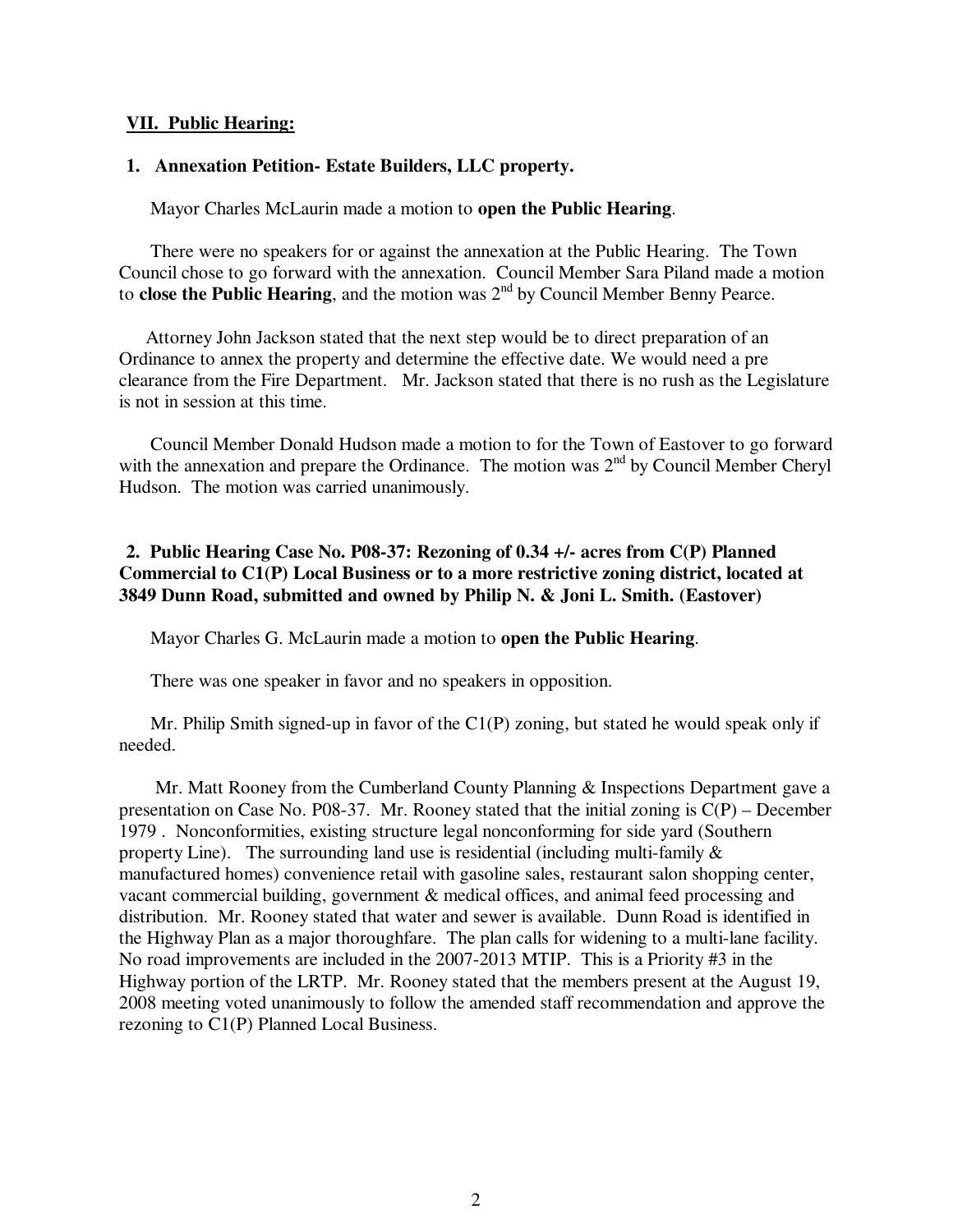Mayor Charles McLaurin requested a motion to close the Public Hearing. Council Member Sara Piland made a motion to **close the Public Hearing on Case No. P08-37**. The motion was 2<sup>nd</sup> by Council Member Cheryl Hudson. The motion was carried unanimously.

 Council Member Sara Piland made a motion to approve the C1(P) rezoning for Case No. P08-37. The motion was 2nd by Council Member Cheryl Hudson. The motion was carried unanimously.

## 3. **Public Hearing Case No. P08-38: Rezoning of 0/92 +/- acres from O&I(P) Planned Office and Institutional to C(P) Planned Commercial or to a more restrictive zoning district, located on the West side of Dunn Road, between Church Street and School Street, submitted by Chuck Furr, owned by Eastover Development Partners, LLC. (Eastover)**

Mayor Charles McLaurin made a motion to **open the Public Hearing on Case No. P08-38.**

 Mr. Matt Rooney of the Cumberland County Planning & Inspections Department gave the Town Council a briefing on Case No. P08-38. Frontage and location: 1,259.00' +/- on Dunn Road; depth is 155.00',  $+/-$ . There are no soil limitations on the property. The jurisdiction, Town of Eastover adjacent property between Church Street & School has current use. Water & sewer is available on the property. The average daily traffic count (2006) is 5000 on Dunn Road (US JWY 301). Mr. Rooney stated that Dunn road is identified in the Highway Plan as a Major thoroughfare. The plan calls for widening to a multi-lane facility. No road improvements are included in the 2007-2013 MTIP. This is a Priority #3 in the Highway portion of the LRTP. Mr. Rooney stated that Staff recommends approval of the C(P) Planned Commercial district based on the following

 (1) The recommendation is consistent with the Eastover Area Detailed Land Use Plan, which calls for heavy commercial at this location.

 (2) The request, if approved, will allow for the property under the same ownership to have consistent zoning.

(3) The subject property is located on a major thoroughfare.

 Mayor Charles McLaurin requested a motion to close the Public Hearing. Council Member Sara Piland made a motion to **close the Public Hearing on Case No. P08-38**. The motion was 2<sup>nd</sup> by Council Member Lawrence Buffaloe. The motion was carried unanimously.

 Council Member Benny Pearce made a motion to approve the rezoning of Case No. P08-38 to  $C(P)$  Planned Commercial. The motion was  $2<sup>nd</sup>$  by Council Member Cheryl Hudson. The motion was carried unanimously.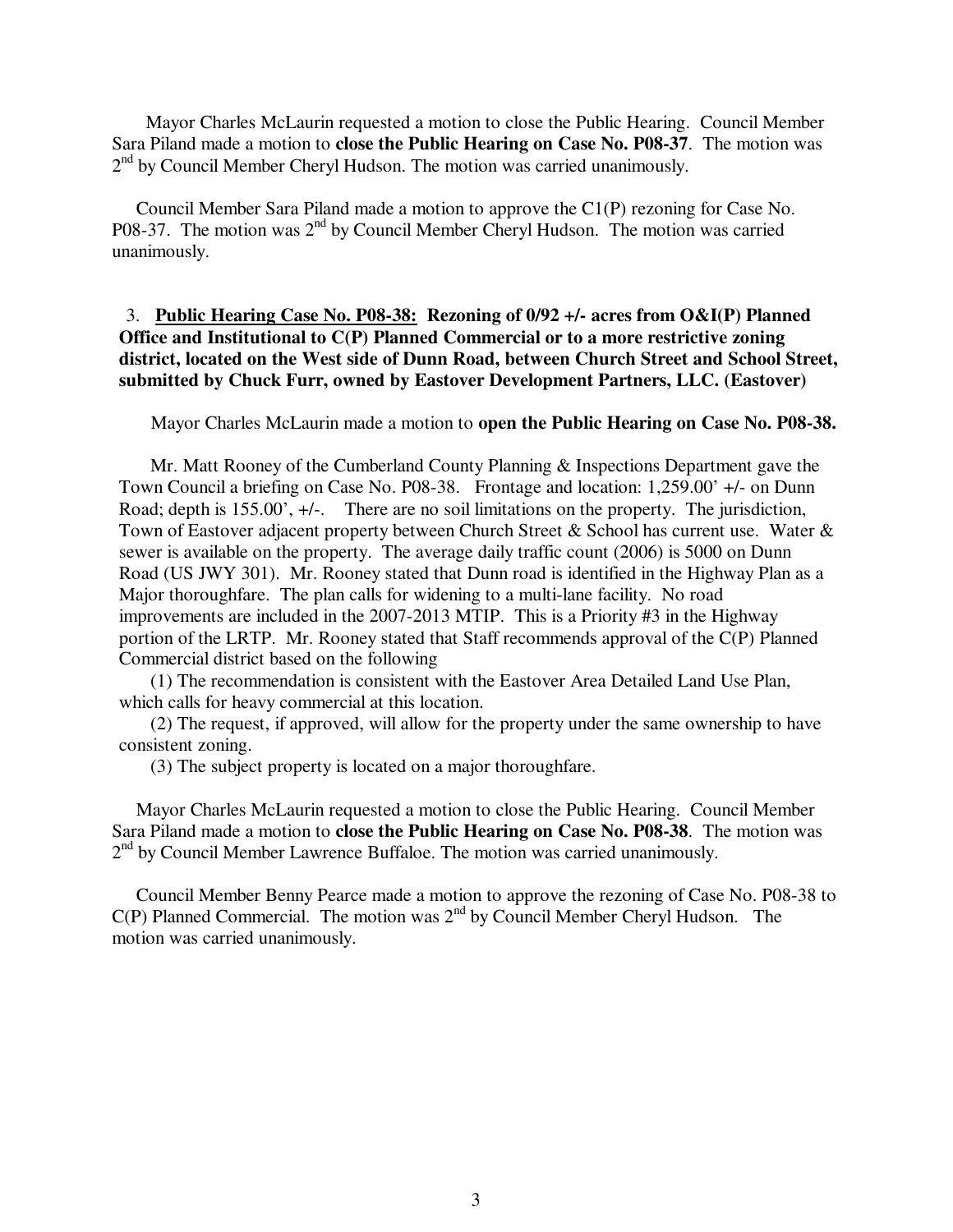#### **VIII. Discussion Agenda:**

#### **Agenda Item # 1:**

Attorney Jackson stated that the Sheriff's Office contract has been modified. The effective date of the contract needs to be determined. Mr. Jackson stated that a sheet should be inserted for the Finance Officer to sign with a statement stating that the instrument has been pre audited in the manner required by The Local Government and Fiscal Control Act, and a place for him to sign as to form. The Clerk and Mr. Jackson will take care of this action.

 Council Member Sara Piland stated that a Deputy has been in the area prior to the contract. Mr. Jackson stated that if we feel we should pay for these services then wait until the Sheriff's Office bills for these services. The effective date stated in the contract is September 8, 2008. Mr. Jackson stated that we are under no legal obligation to pay prior to that date. Mr. Jackson recommends we use September 8, 2008 as the effective date of the contract as the Sheriff's Office has done. The contract goes from September 8, 2008 through June 2009.

 Council Member Lawrence Buffaloe made a motion to approve the Sheriff Department Contract as presented with the effective date of September 8, 2008. The motion was  $2<sup>nd</sup>$  by Council Member Donald Hudson. The motion was carried unanimously.

#### **Agenda Item # 2:**

 Council Member Sara Piland briefed the Mayor and the Town Council concerning the cost for an Embarq FAX line for their consideration. The basic line charge is \$32.38 per month, miscellaneous charge & taxes (estimated \$4-\$6) \$5.00. Basic service with **option one** - long distance options at 400 minutes annually at \$24.00 (6 cents per minute). Basic service with **option two** – Business Anytime -\$5 monthly (plus 7 cents per minute). Example \$5 plus 30 minutes = \$7.10. Council Member Sara Piland recommended "Business Anytime Plan". The Town Council discussed the options and determined that Business Anytime was the best option at an estimated cost of \$44.48 monthly, with an annual cost of approximately \$533.76.

 Council Member Cheryl Hudson made a motion to approve the Basic Anytime option with Embarq. The motion was 2nd by Council Member Donald Hudson. The motion was carried unanimously.

#### **Agenda Item # 3:**

 Council Member Benny Pearce briefed the Mayor and the Town Council on the Street Lighting project for the Town of Eastover. The primilary step is for Mr. Jay Stancil from the Department of Transportation (DOT) in Raleigh to give us a coding or classification for the areas that we are going to put street lighting. Council Member Pearce stated that this is going to take months to accomplish this project. Council Member Pearce stated that he had emailed each Council Member a copy of the letter and classification from the DOT. This information showed the Design Foot-candles, Design Uniformity and the average daily traffic for the segment of Dunn Road (US 301) requested from Mr. Jay Stancil. These values are valid for a period of one year from the date of their email after which we would need to resubmit if the encroachment has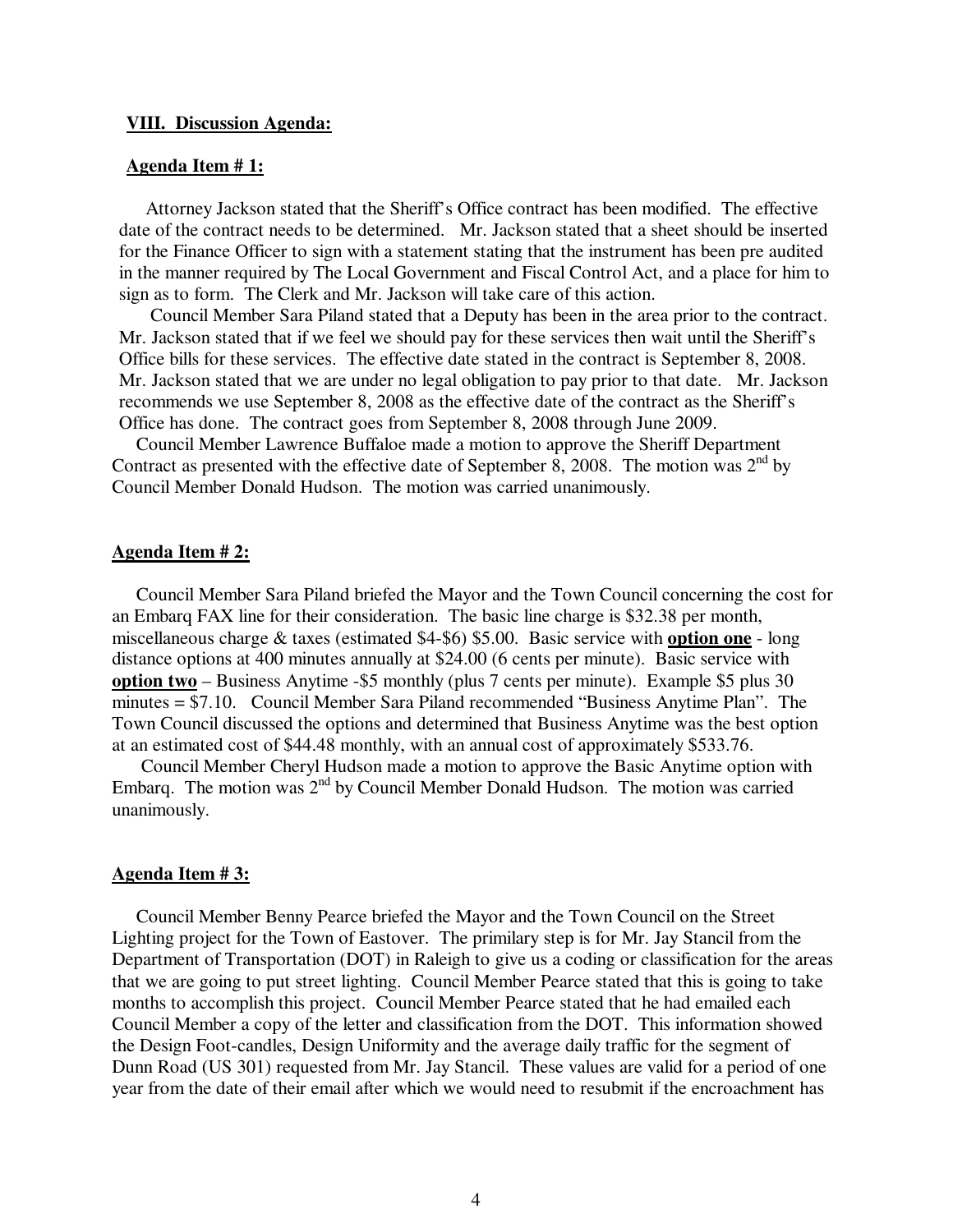not been requested. All further file references must be referred as "Eastover –090208".

 Council Member Sara Piland asked if we were going "Green". Council Member Benny Pearce stated that were going with the least expensive. It is going to be energy efficient. They will use Sodium Vapor lights. The Mercury Vapor lights are no longer used. We may have to add some poles along the route.

 At this time no vote was necessary. Council Member Benny Pearce will keep the Council updated.

#### **Agenda Item # 4:**

Council Member Cheryl Hudson gave a briefing on the proposed contract for purchasing accounting software from Southern Software. Council Member Cheryl Hudson explained the pros and cons of the two separate software packages. One has the payroll module at a cost of \$15,195.45, and the module without the payroll is at a cost of \$9,943.45. A total cost difference of \$5,242.00. If we are going to start retirement and benefits we need the payroll module. Council Member Cheryl Hudson stated that Southern Software is the software most of the municipalities in Cumberland County are using and most auditors are familiar with this software.

 Attorney John Jackson presented several questions concerning the software to be purchased from Southern Software. He stated that the limited liability is limited to ten or fifteen thousand dollars. If we had catastrophic failure it would cost a great deal, and this is an unusual provision he does not like to see. This company does have a good track record. Some of these companies do not allow copying of a database to another software program if we changed companies. Some companies say their software is proprietary and do not want their competitors to see their software. It is worth while to have them to consider even if it is just a letter that they will in the event of termination of the contract they will provide allow us to capture the database. The third thing is that he did not want this to be a deal breaker, but as our attorney he wanted to bring these things to our attention. Mr. Jackson stated the Town Council can decide whatever you want, but wanted us to know the risk. Mayor McLaurin asked if there had been any problems with other towns on this software. Mr. Jackson stated not to his knowledge. Council Member Donald Hudson stated that he felt we should ask these questions to Southern Software to prevent any future problems.

 Council Member Cheryl Hudson stated that she would prefer to have Attorney Jackson's questions answered from Southern Software before a vote on the software. Council Member Cheryl Hudson stated that she would get the answers and present them at the next Town Council Meeting. Council Member Benny Pearce asked if the NC League of Municipalities recommended Southern Software, and stated that we should inform them of the questions raised by our attorney. Council Member Cheryl Hudson stated yes they did recommend Southern Software.

 No decision was made on purchasing Southern Software at this time. Council Member Cheryl Hudson made a motion to table Southern Software until the next meeting. The motion was 2<sup>nd</sup> by Council Member Lawrence Buffaloe. The motion was carried unanimously.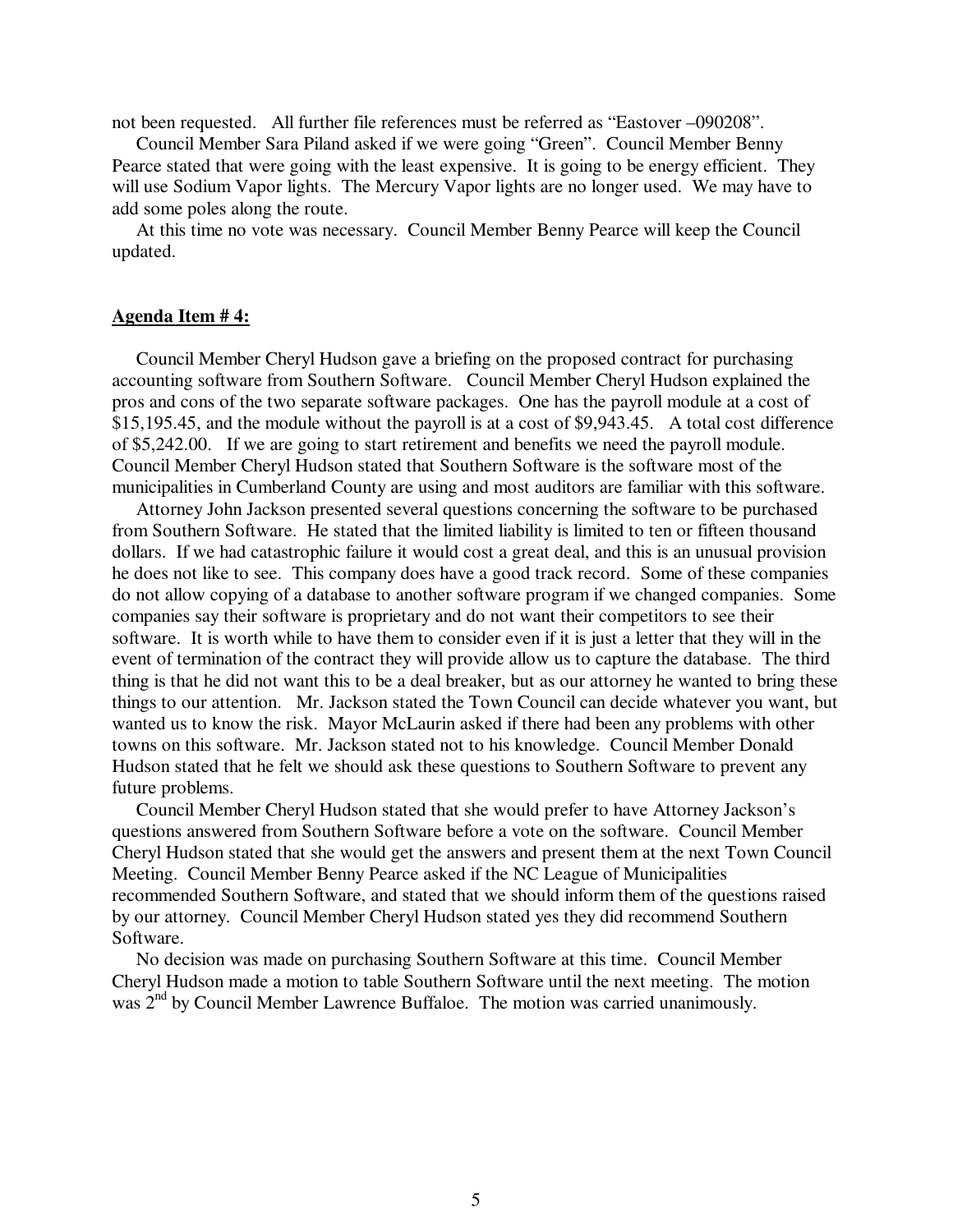### **Agenda Item # 5**

 Council Member Sara Piland gave a briefing to the Town Council concerning the Community Forum on Land Use Planning. She stated that we will be at the Community Center on September 18, 2008 at 7:00 to 8:30 p.m. She stated that Mr. Matt Rooney would be in attendance at the Forum. The attendees would be broken up into small groups for discussions. Persons living outside the Town and persons having businesses in Eastover would be welcome. Attorney Jackson stated that this is a group that will give ideals, property owners, renters could give ideals also. The Town Council will summarize the results and would have the final say. Council Member Sara Piland stated that she hoped there would be about 70 to 80 people show up for the Forum.

### **IX. Receive Mayor's Update:**

1. Mayor Charles McLaurin stated that Mr. Jimmy Teal from Fayetteville Cumberland County Appearance Committee. Mr. Teal wants someone appointed to represent Eastover and meets the  $1<sup>st</sup>$  Monday at City Hall. It does not have to be a Council Member, just wanted someone really interested in the community. The Council could just give him some ideals.

2. Mayor Charles McLaurin stated that everyone knows the problems everyone has been having concerning the company data bases not being updated to include Eastover, NC. Most businesses do not update their database but every six months. Council Member Sara Piland stated that she was at the BB&T Bank recently, and they told her that they were going to get in touch with their IT people and have their database updated. The businesses have not updated their database. The US Postal Service database is updated and does show Eastover, NC.

 3. Mayor Charles McLaurin stated he was concerned about newspaper articles not being preserved. The Council discussed various ways things could be preserved. Mayor McLaurin stated that he had called the Fayetteville Observer and asked how they preserve articles and we could purchase items from them if needed. Attorney Jackson suggested asking the Public Library about the preservation of documents.

 4. Mayor Charles McLaurin stated that we were having problems getting someone to go to the NC League of Municipalities Conference in Charlotte. Mayor McLaurin stated that he would go but did not want to go alone. Everyone has a conflict and he feels we should save the money and plan to attend next year. The Council Members agreed with the Mayor on this issue.

 5. Mayor McLaurin stated that the Deputy had approached him about traffic problems at Armstrong School. Mayor McLaurin asked the Town Clerk about the traffic as she picks up her grandson every day at Armstrong School. The Town Clerk stated that two teachers approached her and asked who owned School Street. They wanted to route the traffic of vehicles picking up students to that street, and it would not block the Fire Department and would be much safer entering and exiting the school. The situation now is very dangerous and they expect a bad accident to occur, as the cars coming from both directions into the school block the flow of traffic on Dunn Road and cars turning at the I-95 turn lane. The cars have no place to pull off the road. Mr. Herman Britt from the Eastover Fire Department was present and he was in agreement with this issue. The street by the Fire Department is so close to the exit to Business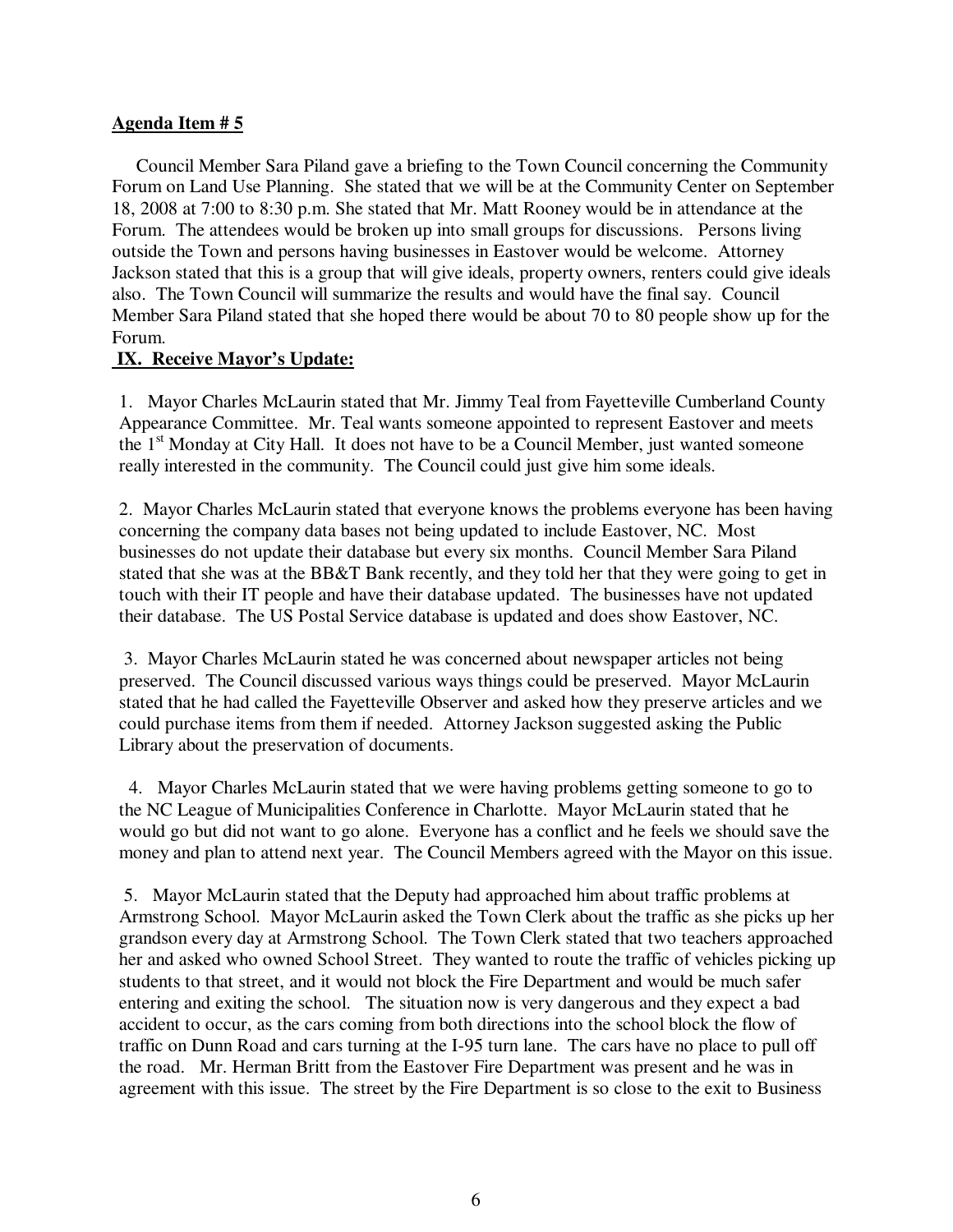I-95 it is very dangerous. Also there are no school markings on Dunn Road as the school is not on Dunn Road, it is located directly behind the Fire Department. The teachers stated that they have been trying for five years to use School Street and they are told it is a privately owned road and they cannot use it. The Town Clerk stated that she would relay the message to the Town Council and see what they can do.

 Council Member Sara Piland stated that she thought Cumberland County Schools owned the road. Council Member Cheryl Hudson stated that the School Principal should initiate action. Council Member Sara Piland stated that she would call Mr. Kinlaw with the school system and assess the situation.

 6. Mayor Charles McLaurin stated that he was going to talk with Mr. Barry Dugan concerning the Logo for the Eastover Civic Club. Council Member Sara Piland stated that they just needed some help in designing the Logo. Mayor McLaurin stated that he would be glad to help but wanted them to have input.

 7. Mayor Charles McLaurin stated that selling car tags for Eastover has been mentioned again. This would be a good thing for the Eastover Civic Club or the Eastover Fire Department to use as a fundraiser. Council Member Benny Pearce has gotten a price of \$6.00 per tag. Mr. Herman Britt of the Eastover Fire Department stated that he would take it to the Board to see if they wanted to sell the tags as a fund-raiser. Council Member Sara Piland stated that Council Member Benny Pearce was going to take this to the Eastover Civic Club on Thursday night, and she felt they would be interested in selling the tags.

 8. Mayor Charles McLaurin stated that on Friday night September 5, 2008 at the Eastover Central Recreation Center is having a movie night. The Town Council has been invited to attend. No time was given but he has the phone number to call 484-1999.

 9. Mayor Charles McLaurin stated that problems on South bound I-95 for people trying to get to Dunn Road. They are getting off on River Road or 295 to Ramsey Street. We need to contact the Department of Transportation and see if they will put some signage up so people can find Dunn Road to Eastover. Council Member Sara Piland asked Council Member Willie Geddie if he could would contact his person at DOT and see if he could get the signage put up in this area. Council Member Willie Geddie stated that he would check into this. The sign should say food lodging and Dunn Road or Eastover.

## **X. Receive Council Members Update:**

 Council Member Sara Piland stated that the Eastover Recreation Center has no playground or equipment for preschool children. Most of our citizens have to take their children to Stedman, Wade or to Fayetteville to find a playground. Council Member Piland stated that school children in Eastover need a playground. Mayor McLaurin stated that there is eight acres available at the Eastover Central Recreation Center and they plan to make walking trails and playgrounds, but cannot do so right now. Council Member Sara Piland asked about land at the Eastover Ball Park and Mayor McLaurin stated that the Ball Park had purchased that land. Council Member Cheryl Hudson stated that this is something we should pursue considering the